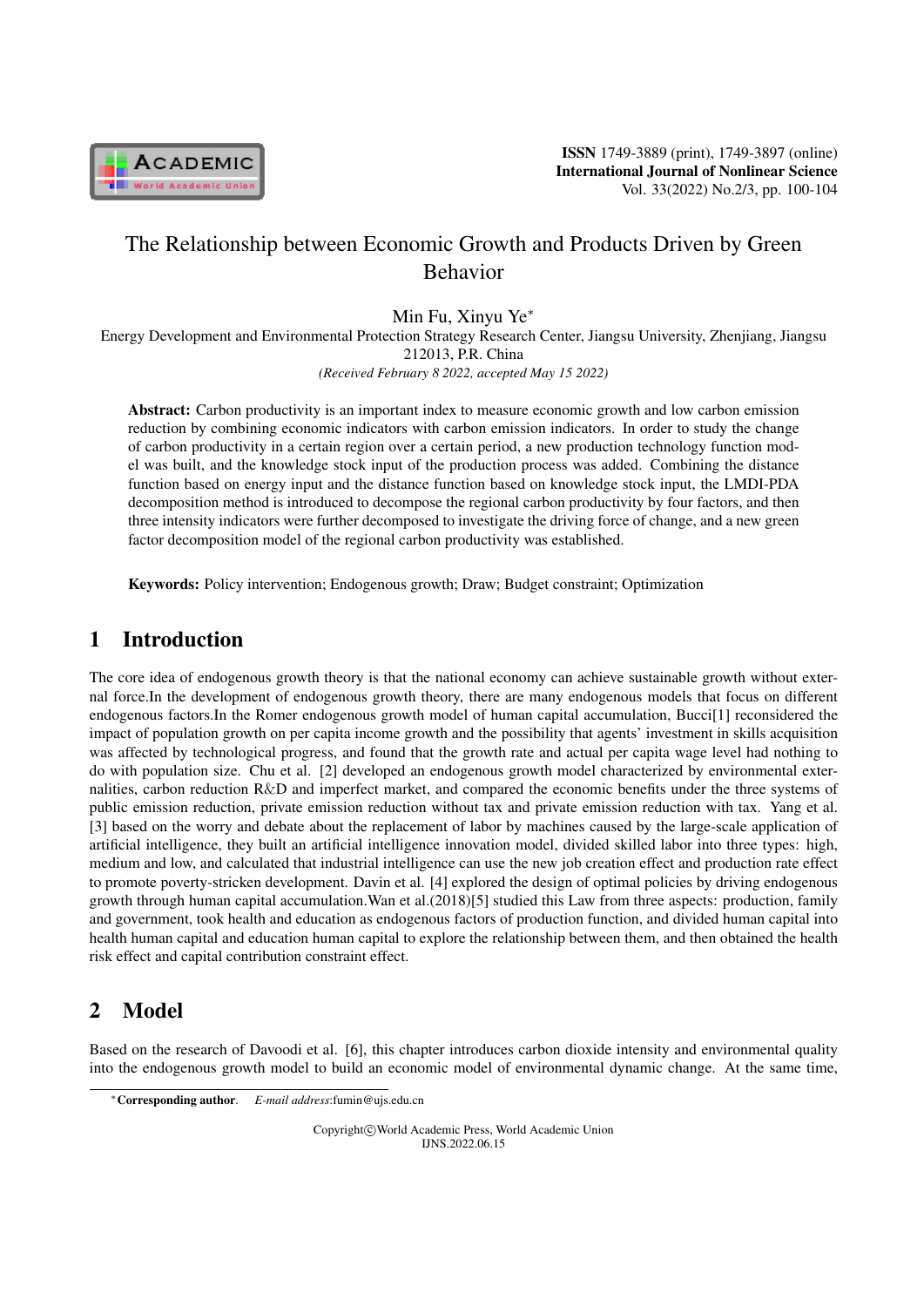*M. Fu, X. Ye: The relationship between economic growth and products driven by green behavior* 101

consider the impact of green and low-carbon behavior of products on environmental quality. Firstly, manufacturers of green low-carbon products adopt Cobb Douglas (C-D) function. The simplified production function is shown in (1):

$$
Y = f(k, e, L, z) = Ak^{\alpha} e^{\beta} L^{\gamma} z \tag{1}
$$

Where, *A* represents the technological progress rate, *e* represents the absorbed input of the product, *z* represents the carbon dioxide emission intensity, and *L* represents the labor input of the final product department of the product. Households choose a reasonable consumption path under certain budget constraints, and its utility maximization is expressed as:

$$
U = \max_{0} \int_{0}^{\infty} u(C, N)e^{-\rho t}dt
$$
 (2)

Where  $\rho > 0$  is the time preference rate, *C* is the consumption of representative families, *N* is the environmental quality, and  $u(C, N)$  is the utility function of consumers:

$$
u = \frac{(CN^{\eta})^{1-\sigma} - 1}{1-\sigma} - \theta \frac{T^{1+\omega} - 1}{1+\omega}
$$
 (3)

The budget constraints on consumers are as follows (4):

$$
\dot{k} = (1 - \tau)Y - C - e \tag{4}
$$

where  $p(t)$  is considered as the carbon dioxide emission reduced in the production process of the product:

$$
p(t) = z^{\psi} Y \tag{5}
$$

According to Zhang et al. [7], represents the reduced carbon dioxide emission level index.

#### 2.1 The Share of Absorbed Input in Green Products with Different Absorbed Proportion

On the basis of Chu et al. [2], the carbon emission reductionin  $p(t)$  the production process of products is negatively correlated with the total progress knowledge margin  $H(t)$  of the technology department, and positively correlated with the green and low-carbon behavior absorption input  $e(t)$ . By equation (4):

$$
e(t) = p(t)^{m} H(t)
$$
\n(6)

 $m > 0$  is the elasticity coefficient of carbon emission. Among them, assuming that the existing technical achievement  $H(t)$  is used to replace the total progress knowledge margin, and  $H(t)$  shows a certain exponential growth, then:

$$
\dot{H}(t) = H(t)^{\xi} \tag{7}
$$

Referring to Zhang et al. [8], in the third section, we divide green and low-carbon products according to different absorption proportions, so the total absorption investment of products is the sum of three different absorption proportions. So that the absorption input of high absorption products accounts for *κ*<sup>1</sup> of the total absorption input, the absorption input of medium absorption products accounts for *κ*<sup>2</sup> of the total absorption input, and the absorption input of low absorption products accounts for  $1 - \kappa_1 - \kappa_2$  of the total absorption input. Then the formula (8-10) is obtained:

$$
e_1(t) = \kappa_1 e(t) \tag{8}
$$

$$
e_2(t) = \kappa_2 e(t) \tag{9}
$$

$$
e_3(t) = (1 - \kappa_1 - \kappa_2)e(t)
$$
 (10)

From equation (6):

$$
e_i(t) = p_i(t)^m D_i(t)
$$
\n(11)

 $e_i(t)$  represents the absorption input of green low-carbon absorption products with different absorption proportion.  $p_i(t)$ refers to the carbon dioxide reduced in the process of producing green low-carbon products with different absorption ratios. Then according to equation (5):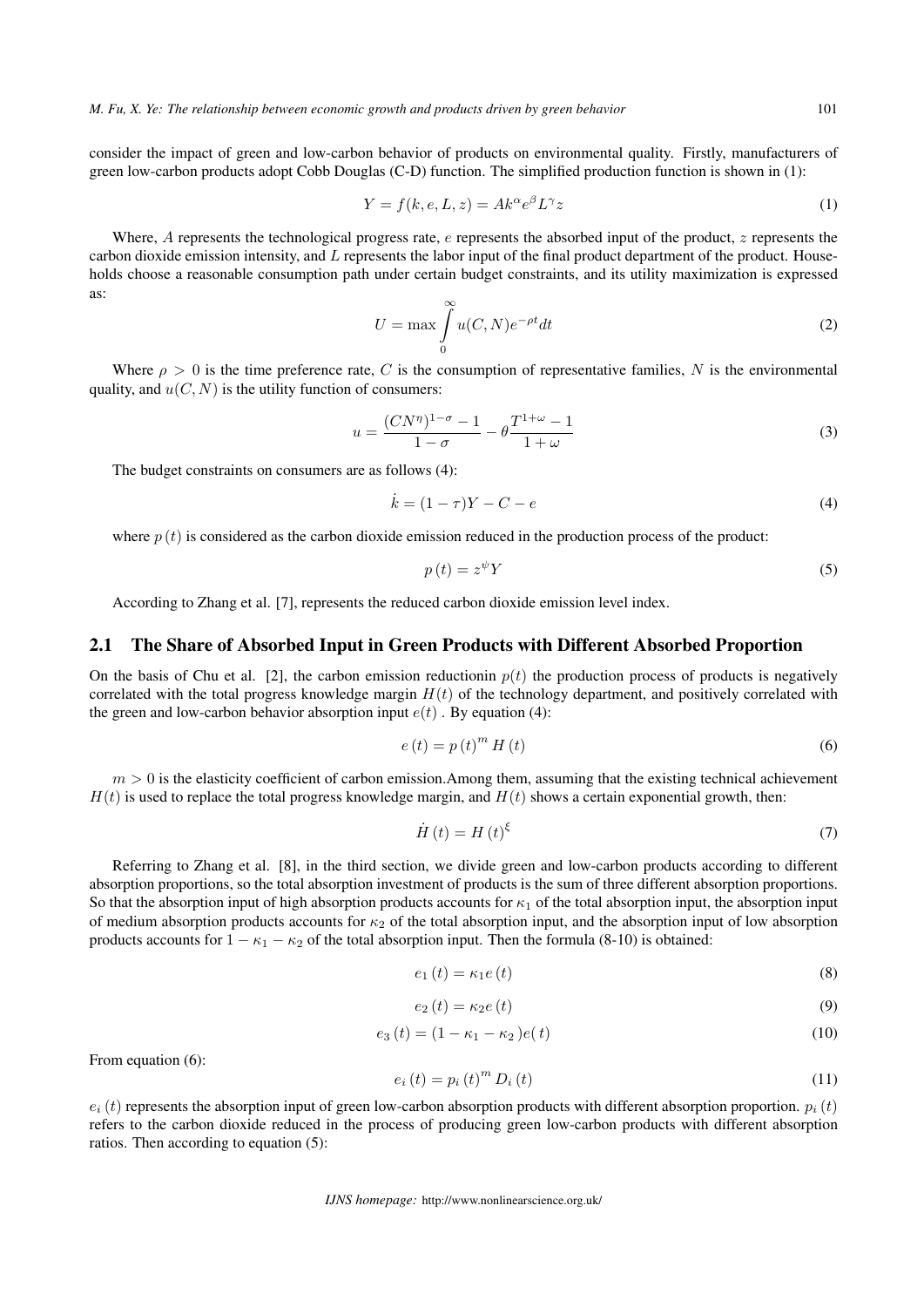$$
p_i(t) = z^{\psi_i} Y \tag{12}
$$

Where, *ψ<sup>i</sup>* represents the carbon dioxide emission reduction level index of green low-carbon products with different absorption proportion. According to formula (8-10), the relationship between the proportion of absorption input of high, medium and low absorption products can be obtained:

$$
\frac{e_2(t)}{e_1(t)} = \frac{\kappa_2}{\kappa_1} \tag{13}
$$

$$
\frac{e_3(t)}{e_2(t)} = \frac{1 - \kappa_1 - \kappa_2}{\kappa_2} \tag{14}
$$

From equations (12) and (13):

$$
\frac{\kappa_2}{\kappa_1} = \frac{D_2(t)}{D_1(t)} \cdot z^{m(\psi_2 - \psi_1)}\tag{15}
$$

From equations (14) and (12):

$$
\frac{1 - \kappa_1 - \kappa_2}{\kappa_2} = \frac{D_3(t)}{D_2(t)} \cdot z^{m(\psi_3 - \psi_2)}\tag{16}
$$

It can be seen from equation (16) that the ratio of the total absorption investment of products to the investment share of green low-carbon absorption products with different absorption proportions theoretically depends on the technical knowledge surplus of green low-carbon products with different absorption proportions, and is positively correlated with the carbon dioxide emission level index reduced by green low-carbon absorption products with different absorption proportions. In other words, the higher the green degree, the higher the absorption investment of products. The total labor force of products includes the sum of the labor force for the production of green and low-carbon products and the labor force of carbon reduction R&D and scientific and technological progress departments, then:  $L = L_H + L$ 

#### 2.2 Government Subsidies

In the process of carbon reduction, the government is also actively promoting carbon reduction research and development and scientific and technological progress. Since in the production function, each product of carbon reduction R&D and scientific and technological progress corresponds to the owner of a new technology, the connection between capital and green and low-carbon intermediate products can be established:

*H*

$$
k = \int_{0}^{R} x(t)^{\alpha} dt
$$
 (17)

In green low-carbon products,  $w_H$  is set as the average salary of  $R\&D$  personnel of green low-carbon products, then the overall remuneration of all R&*D* personnel involved in carbon reduction R&*D* of green products is  $w_H L_H$ , u is the price of intermediate products, and the total value obtained by intermediate producers of green low-carbon products is  $\vec{u}$  *uH*, then the profit of intermediate producers engaged in carbon reduction R&*D* of green low-carbon products is:

$$
u\dot{H} - w_H L_H \tag{18}
$$

If the government supports new carbon reduction R&*D* and science and technology to a certain extent and invests certain subsidies to carbon reduction  $R\&D$ , if the subsidy rate is set to *v*, the profit of the  $R\&D$  Department of green and low-carbon products with the participation of the government is:

$$
(1+v)u\dot{H} - w_H L_H \tag{19}
$$

To achieve market equilibrium, it is necessary to meet:

$$
(1+v)u\dot{H} = w_H L_H \tag{20}
$$

At this time, in order to achieve the internal balance of the whole market economy, the monopoly profits obtained by the carbon reduction R&*D* and scientific and technological innovation departments under the monopoly competition must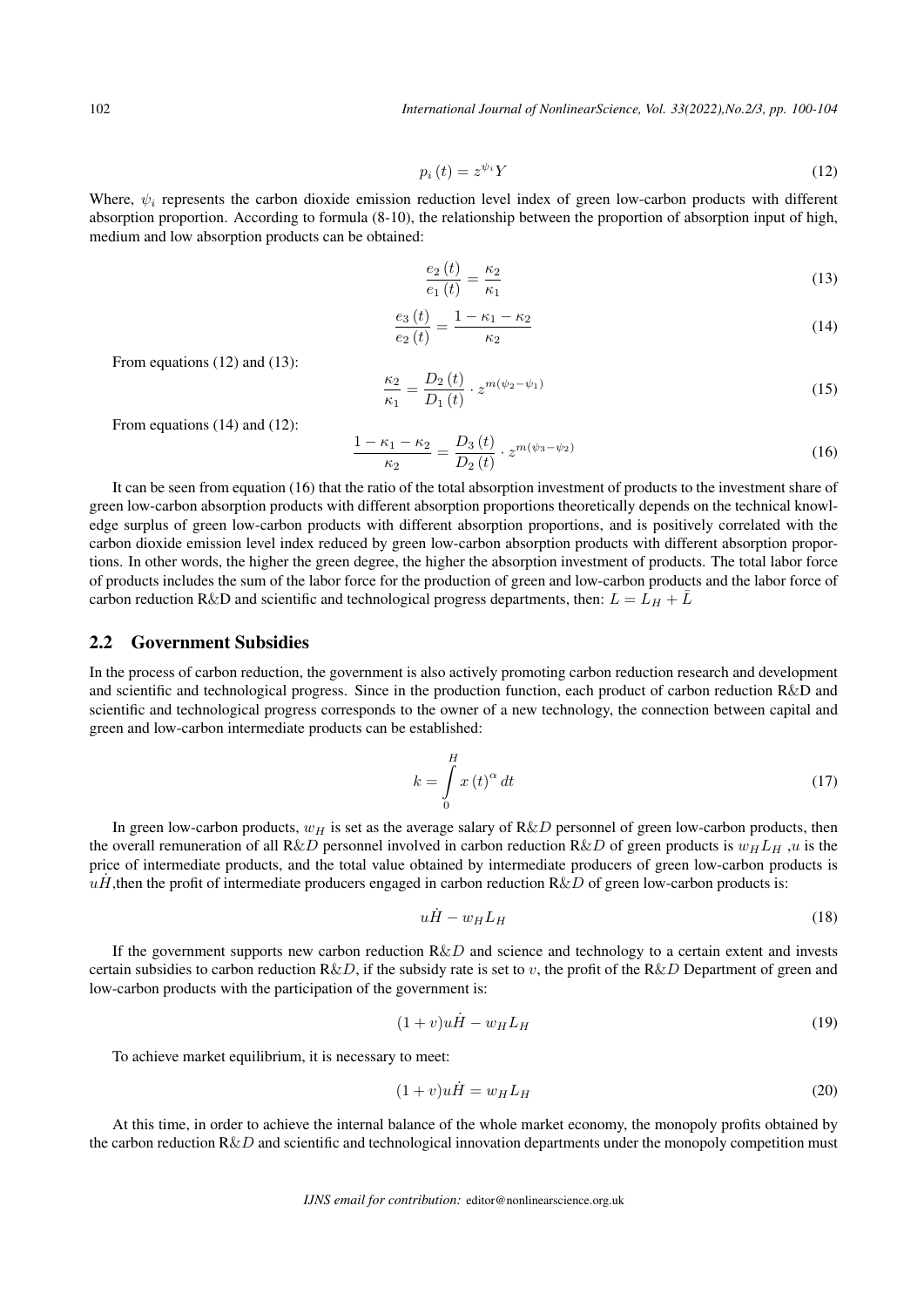be used for carbon reduction R&*D* and scientific and technological innovation. The labor market should be balanced to meet  $w_H = w_Y$ , so  $w_H$  is used here to replace the wages of all R&*D* personnel. Taking into account the labor income tax, the capital constraint at this time becomes:

$$
\dot{k} = (1 - \tau_Y)Y - (1 + \tau_L)w_H L - C - e \tag{21}
$$

The capital accumulation process of manufacturers is the income from the sale of final products, excluding the payment of production tax, the consumption of manufacturers, the absorption and investment of products, the remuneration of R&*D* personnel and the labor income tax of R&*D* personnel. The government subsidized carbon reduction R&*D* and scientific and technological progress departments. Drawing on Liu Yong et al. [50], the government collected production tax and labor income tax paid by enterprises.

$$
\tau_L w_H L + \tau_Y Y = v u \dot{H} + w_H L_H + G \tag{22}
$$

Here,  $\tau_L L$  is the labor income tax accepted by the government,  $\tau_Y Y$  is the production tax accepted by the government, *vuH* is the government's subsidy to carbon reduction R&*D* and technological innovation departments, and  $w_H L_H$  is the remuneration for R&*D* personnel, which is the transfer payment of the government. Suppose that the government's transfer payment is a fixed proportion of the total income of enterprises. Order  $G = n_q Y$ :

$$
\tau_L w_H L + (\tau_Y - n_g) Y = v u \dot{H} + w_H L_H \tag{23}
$$

According to (20):

$$
\tau_L w_H L + (\tau_Y - n_g) Y = v u \dot{H} + (1 + v) u \dot{H}
$$
\n
$$
(24)
$$

According to formula (7):

$$
\tau_L w_H L + (\tau_Y - n_g) Y = (2 + v) u H^{\xi}
$$
\n
$$
(25)
$$

According to equation (25):

$$
v = \frac{\tau_L w_H L + (\tau_Y - n_g)Y}{uH^{\xi}} - 2
$$
\n
$$
(26)
$$

Equation (26) gives the theoretical subsidy rate of the government for the carbon reduction R&*D* and scientific and technological progress departments of green low-carbon products. It can be seen that it is jointly affected by the labor income tax, production tax, the price of carbon reduction technology and the total progress knowledge margin of carbon reduction R&*D* and scientific and technological progress accepted by the government.

#### 2.3 Relationship between Product Input and Economic Growth

After exploring the proportion of product absorption investment in green and low-carbon products with different absorption proportion, we also need to explore the relationship between product absorption investment and economic growth under policy intervention, and confirm that product absorption investment can be used as the endogenous driving force of economic growth. Then, according to the production function, constraints and household utility function, and combining all the above factors, the general equilibrium solution of consumer decision-making is obtained by optimization as follows:

$$
\max \limits_{\substack{0\\0\\s.t.\end{bmatrix}} \begin{cases} [u(C,N)\exp(-\rho t)]dt\\ \dot{k} = (1-\tau)Y - C - e - (1+\tau_H)w_HL\\ \dot{N} = bN(1-N) - p(t) \end{cases}
$$
\n(27)

Construct Hamilton function for equation (27):

$$
J = u(C, N) + \lambda_1 \left[ (1 - \tau)Y - C - e - (1 + \tau_H)w_H L \right] + \lambda_2 \left[ bN(1 - N) - p(t) \right] + \lambda_3 H^{\xi}
$$
(28)

In equation (28),  $\lambda_1 \lambda_2 \lambda_3$  is a Hamilton multiplier. The first order condition of optimization is:

$$
\frac{\partial J}{\partial C} = 0, \frac{\partial J}{\partial z} = 0, \dot{\lambda}_1 = \rho \lambda_1 - \frac{\partial J}{\partial k}, \dot{\lambda}_2 = \rho \lambda_2 - \frac{\partial J}{\partial N}, \dot{\lambda}_3 = \rho \lambda_3 - \frac{\partial J}{\partial H}
$$
(29)

Combining equations  $(1)$ ,  $(3)$ ,  $(12)$  and  $(29)$ , it is obtained that:

$$
\frac{\dot{C}}{C} = \frac{1}{\sigma} \{ \bar{\alpha} A k^{\bar{\alpha}-1} e^{\beta} \bar{L}^{\gamma} z [1 - \tau + \frac{1}{m} H^{\frac{1}{m}} z^{\frac{1}{m}} Y^{\frac{1-m}{m}} + (\frac{1-\tau}{\psi+1} - \frac{z^{\psi} H p^{\frac{1-m}{m}}}{m}) ] - \rho \}
$$
(30)